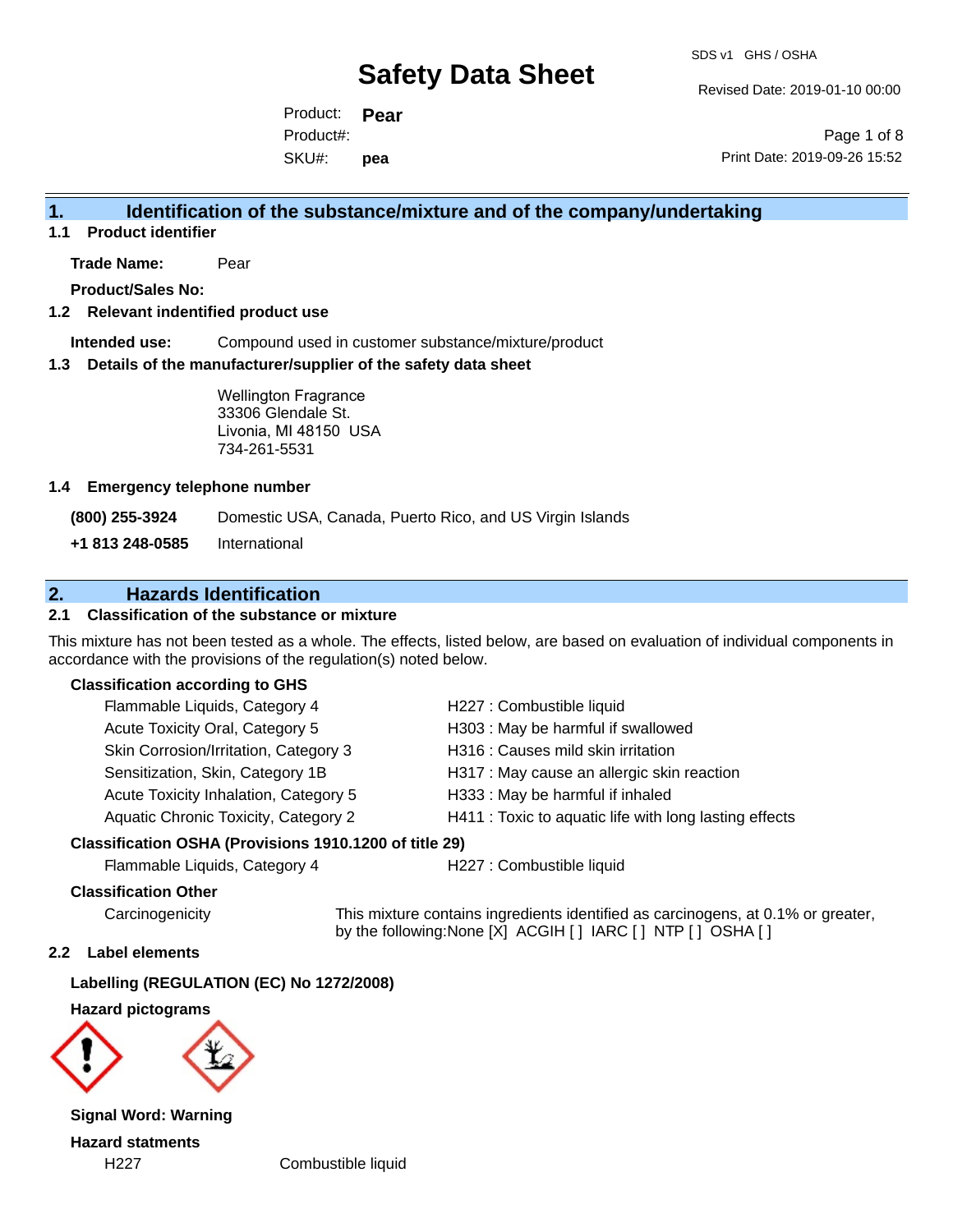#### SDS v1 GHS / OSHA

# **Safety Data Sheet**

Revised Date: 2019-01-10 00:00

| Product: <b>Pear</b> |     |                              |
|----------------------|-----|------------------------------|
| Product#:            |     | Page 2 of 8                  |
| SKU#:                | pea | Print Date: 2019-09-26 15:52 |

| H <sub>303</sub>                | May be harmful if swallowed                                                                                                           |
|---------------------------------|---------------------------------------------------------------------------------------------------------------------------------------|
| H316                            | Causes mild skin irritation                                                                                                           |
| H317                            | May cause an allergic skin reaction                                                                                                   |
| H333                            | May be harmful if inhaled                                                                                                             |
| H411                            | Toxic to aquatic life with long lasting effects                                                                                       |
| <b>Precautionary Statements</b> |                                                                                                                                       |
| <b>Prevention:</b>              |                                                                                                                                       |
| P <sub>2</sub> 35               | Keep cool                                                                                                                             |
| P272                            | Contaminated work clothing should not be allowed out of the workplace                                                                 |
| P273                            | Avoid release to the environment                                                                                                      |
| Response:                       |                                                                                                                                       |
| $P302 + P352$                   | IF ON SKIN: Wash with soap and water                                                                                                  |
| $P304 + P312$                   | IF INHALED: Call a POISON CENTER or doctor/physician if you feel unwell                                                               |
| P312                            | Call a POISON CENTER or doctor/physician if you feel unwell                                                                           |
| $P333 + P313$                   | If skin irritation or a rash occurs: Get medical advice/attention                                                                     |
| P363                            | Wash contaminated clothing before reuse                                                                                               |
| P370 + P378                     | In case of fire: Use Carbon dioxide (CO2), Dry chemical, or Foam for extinction. Do not use<br>a direct water jet on burning material |
| P391                            | <b>Collect Spillage</b>                                                                                                               |
| Othor Hozarde                   |                                                                                                                                       |

## **2.3 Other Hazards**

**no data available**

# **3. Composition/Information on Ingredients**

## **3.1 Mixtures**

This product is a complex mixture of ingredients, which contains among others the following substance(s), presenting a health or environmental hazard within the meaning of the UN Globally Harmonized System of Classification and Labeling of Chemicals (GHS):

| CAS#<br>Ingredient         | EC#                                            | Conc.<br>Range | <b>GHS Classification</b>          |
|----------------------------|------------------------------------------------|----------------|------------------------------------|
| 84-66-2                    | 201-550-6                                      | $40 - 50 \%$   | H316; H402                         |
| Diethyl phthalate          |                                                |                |                                    |
| 8050-15-5                  | 232-476-2                                      | 10 - 20 %      | H402; H412                         |
|                            | Methyl ester of rosin (partially hydrogenated) |                |                                    |
| 88-41-5                    | 201-828-7                                      | $10 - 20 \%$   | H227; H303; H316; H401; H411       |
|                            | 2-t-Butylcyclohexyl acetate                    |                |                                    |
| 120-51-4                   | 204-402-9                                      | $10 - 20%$     | H302; H313; H400; H411             |
| <b>Benzyl Benzoate</b>     |                                                |                |                                    |
| 6789-88-4                  | 229-856-5                                      | $2 - 5%$       | H400; H410                         |
| Hexyl benzoate             |                                                |                |                                    |
| <b>5989-27-5</b> 227-813-5 |                                                | $1 - 2 \%$     | H226; H304; H315; H317; H400; H410 |
| Limonene                   |                                                |                |                                    |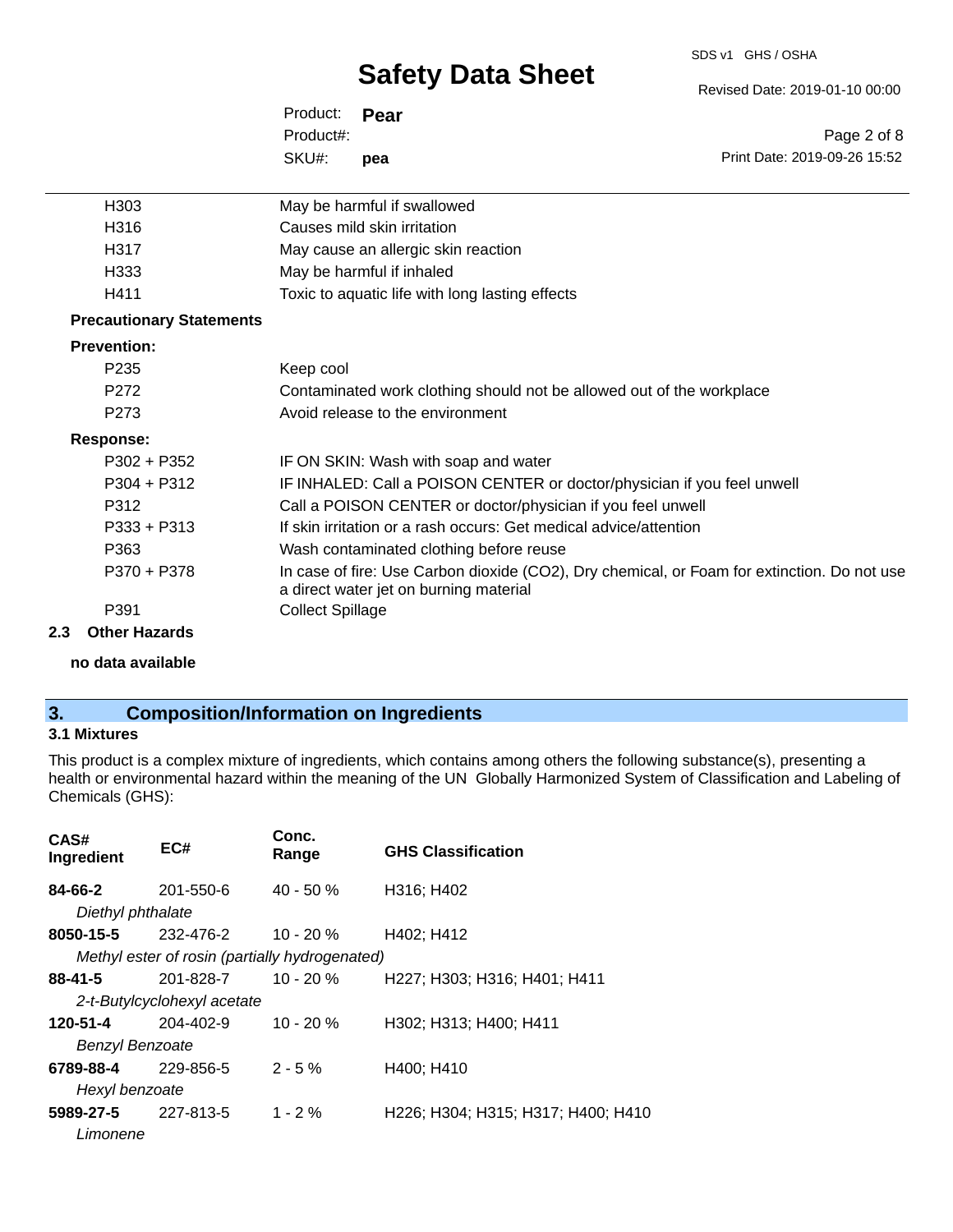SDS v1 GHS / OSHA

Revised Date: 2019-01-10 00:00

Product: **Pear** SKU#: Product#: **pea**

Page 3 of 8 Print Date: 2019-09-26 15:52

| CAS#<br>Ingredient                                       | EC#                                | Conc.<br>Range | <b>GHS Classification</b>           |
|----------------------------------------------------------|------------------------------------|----------------|-------------------------------------|
| $80 - 54 - 6$                                            | 201-289-8                          | $1 - 2 \%$     | H227; H302; H315; H317; H361; H401; |
|                                                          | <b>Butylphenyl Methylpropional</b> |                | H412                                |
| 103-37-7                                                 | 203-105-1                          | $1 - 2%$       | H303; H316                          |
| Benzyl butyrate                                          |                                    |                |                                     |
| 151-05-3                                                 | 205-781-3                          | $1 - 2 \%$     | H303; H402                          |
| 1,1-Dimethyl-2-phenylethyl acetate                       |                                    |                |                                     |
| 54830-99-8                                               | 259-367-2                          | $1 - 2 \%$     | H303; H316; H402                    |
| Acetoxydihydrodicyclopentadiene                          |                                    |                |                                     |
| 140-11-4                                                 | 205-399-7                          | $1 - 2 \%$     | H303; H401; H412                    |
| Benzyl acetate                                           |                                    |                |                                     |
| 105-87-3                                                 | 203-341-5                          | $0.1 - 1.0 \%$ | H315; H317; H401; H412              |
| Geranyl Acetate                                          |                                    |                |                                     |
| 2705-87-5                                                | 220-292-5                          | $0.1 - 1.0 %$  | H302; H312; H317; H332; H400; H410  |
| Allyl cyclohexylpropionate                               |                                    |                |                                     |
| See Section 16 for full text of GHS classification codes |                                    |                |                                     |

See Section 16 for full text of GHS classification codes which where not shown in section 2

Total Hydrocarbon Content  $(\% w/w) = 2.00$ 

| <b>First Aid Measures</b><br>4.                                                   |                                                                                                               |  |
|-----------------------------------------------------------------------------------|---------------------------------------------------------------------------------------------------------------|--|
| <b>Description of first aid measures</b><br>4.1                                   |                                                                                                               |  |
| Inhalation:                                                                       | Remove from exposure site to fresh air and keep at rest.<br>Obtain medical advice.                            |  |
| Eye Exposure:                                                                     | Flush immediately with water for at least 15 minutes.<br>Contact physician if symptoms persist.               |  |
| <b>Skin Exposure:</b>                                                             | Remove contaminated clothes. Wash thoroughly with water (and soap).<br>Contact physician if symptoms persist. |  |
| Ingestion:                                                                        | Rinse mouth with water and obtain medical advice.                                                             |  |
| Most important symptoms and effects, both acute and delayed<br>4.2                |                                                                                                               |  |
| <b>Symptoms:</b>                                                                  | no data available                                                                                             |  |
| <b>Risks:</b><br>Refer to Section 2.2 "Hazard Statements"                         |                                                                                                               |  |
| Indication of any immediate medical attention and special treatment needed<br>4.3 |                                                                                                               |  |
| <b>Treatment:</b><br>Refer to Section 2.2 "Response"                              |                                                                                                               |  |
| 5 <sub>1</sub><br><b>Fire-Fighting measures</b>                                   |                                                                                                               |  |
| <b>Extinguishing media</b><br>5.1                                                 |                                                                                                               |  |
| Suitable:                                                                         | Carbon dioxide (CO2), Dry chemical, Foam                                                                      |  |
| <b>Unsuitable</b>                                                                 | Do not use a direct water jet on burning material                                                             |  |
| 5.2 Special hazards arising from the substance or mixture                         |                                                                                                               |  |
| <b>During fire fighting:</b>                                                      | Water may be ineffective                                                                                      |  |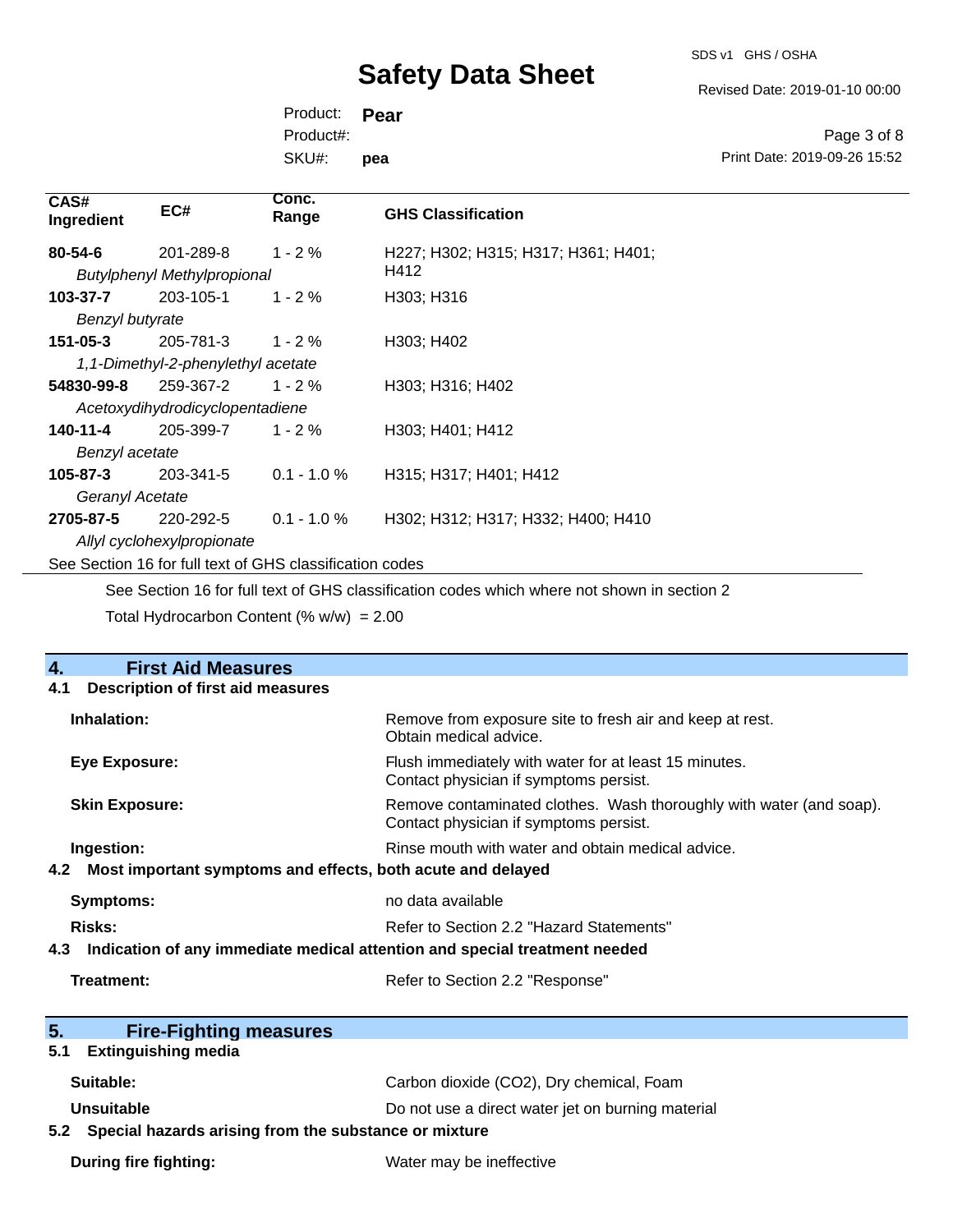Revised Date: 2019-01-10 00:00

Product: **Pear** SKU#: Product#: **pea**

Page 4 of 8 Print Date: 2019-09-26 15:52

#### **5.3 Advice for firefighters**

**Further information:** Standard procedure for chemical fires

### **6. Accidental Release Measures**

### **6.1 Personal precautions, protective equipment and emergency procedures**

Avoid inhalation and contact with skin and eyes. A self-contained breathing apparatus is recommended in case of a major spill.

#### **6.2 Environmental precautions**

Keep away from drains, soil, and surface and groundwater.

#### **6.3 Methods and materials for containment and cleaning up**

Clean up spillage promptly. Remove ignition sources. Provide adequate ventilation. Avoid excessive inhalation of vapors. Gross spillages should be contained by use of sand or inert powder and disposed of according to the local regulations.

#### **6.4 Reference to other sections**

Not Applicable

## **7. Handling and Storage**

#### **7.1 Precautions for safe handling**

Apply according to good manufacturing and industrial hygiene practices with proper ventilation. Do not drink, eat or smoke while handling. Respect good personal hygiene.

#### **7.2 Conditions for safe storage, including any incompatibilities**

Store in a cool, dry and ventilated area away from heat sources and protected from light in tightly closed original container. Avoid uncoated metal container. Keep air contact to a minimum.

#### **7.3 Specific end uses**

No information available

### **8. Exposure Controls/Personal Protection**

#### **8.1 Control parameters**

**Exposure Limits: Component** ACGIH TWA ppm STEL ppm TWA ppm STEL ppm ACGIH OSHA OSHA **84-66-2** *Diethyl phthalate* 5 **140-11-4** *Benzyl acetate* 10

**Engineering Controls:** Use local exhaust as needed.

#### **8.2 Exposure controls - Personal protective equipment**

| Eye protection:                | Tightly sealed goggles, face shield, or safety glasses with brow guards and side shields, etc.<br>as may be appropriate for the exposure |
|--------------------------------|------------------------------------------------------------------------------------------------------------------------------------------|
| <b>Respiratory protection:</b> | Avoid excessive inhalation of concentrated vapors. Apply local ventilation where appropriate.                                            |
| <b>Skin protection:</b>        | Avoid Skin contact. Use chemically resistant gloves as needed.                                                                           |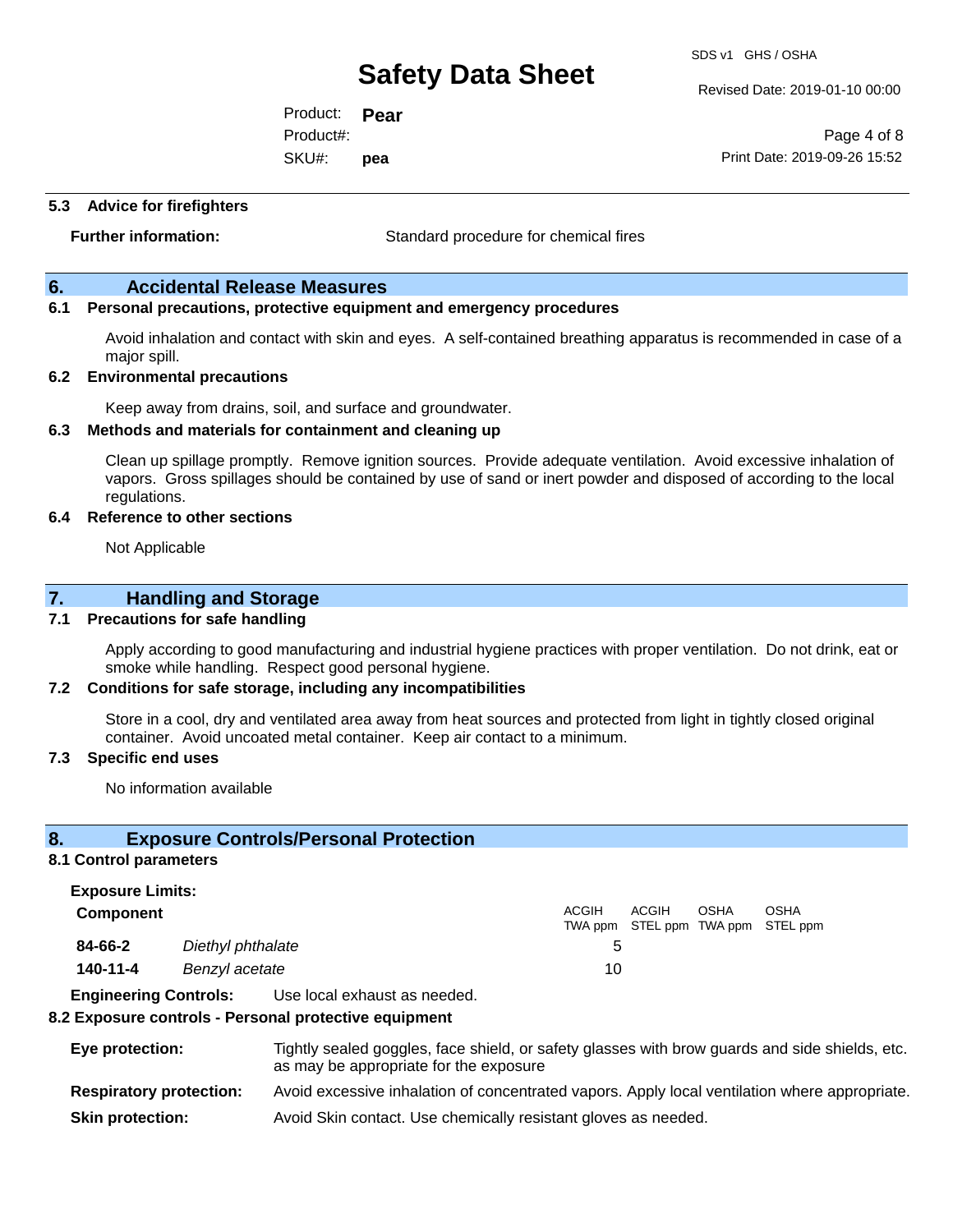Revised Date: 2019-01-10 00:00

Product: **Pear** SKU#: Product#: **pea**

Page 5 of 8 Print Date: 2019-09-26 15:52

# **9. Physical and Chemical Properties**

## **9.1 Information on basic physical and chemical properties**

| Appearance:                  | Liquid                                 |
|------------------------------|----------------------------------------|
| Odor:                        | Conforms to Standard                   |
| Color:                       | Nearly Colorless to Yellow Tint (G0-1) |
| <b>Viscosity:</b>            | Liquid                                 |
| <b>Freezing Point:</b>       | Not determined                         |
| <b>Boiling Point:</b>        | Not determined                         |
| <b>Melting Point:</b>        | Not determined                         |
| <b>Flashpoint (CCCFP):</b>   | 175 F (79.44 C)                        |
| <b>Auto flammability:</b>    | Not determined                         |
| <b>Explosive Properties:</b> | None Expected                          |
| <b>Oxidizing properties:</b> | None Expected                          |
| Vapor Pressure (mmHg@20 C):  | 1.0859                                 |
| %VOC:                        | 1.09                                   |
| Specific Gravity @ 25 C:     | 1.0500                                 |
| Density @ 25 C:              | 1.0470                                 |
| Refractive Index @ 20 C:     | 1.4970                                 |
| Soluble in:                  | Oil                                    |

# **10. Stability and Reactivity**

| <b>10.1 Reactivity</b>                  | None                                               |
|-----------------------------------------|----------------------------------------------------|
| <b>10.2 Chemical stability</b>          | Stable                                             |
| 10.3 Possibility of hazardous reactions | None known                                         |
| <b>10.4 Conditions to avoid</b>         | None known                                         |
| 10.5 Incompatible materials             | Strong oxidizing agents, strong acids, and alkalis |
| 10.6 Hazardous decomposition products   | None known                                         |

# **11. Toxicological Information**

## **11.1 Toxicological Effects**

Acute Toxicity Estimates (ATEs) based on the individual Ingredient Toxicity Data utilizing the "Additivity Formula"

| (LD50: 4166.6666) May be harmful if swallowed            |
|----------------------------------------------------------|
| Not classified - the classification criteria are not met |
| (LD50: 21.9726) May be harmful if inhaled                |
| May be harmful if inhaled                                |
| Not classified - the classification criteria are not met |
| Not classified - the classification criteria are not met |
|                                                          |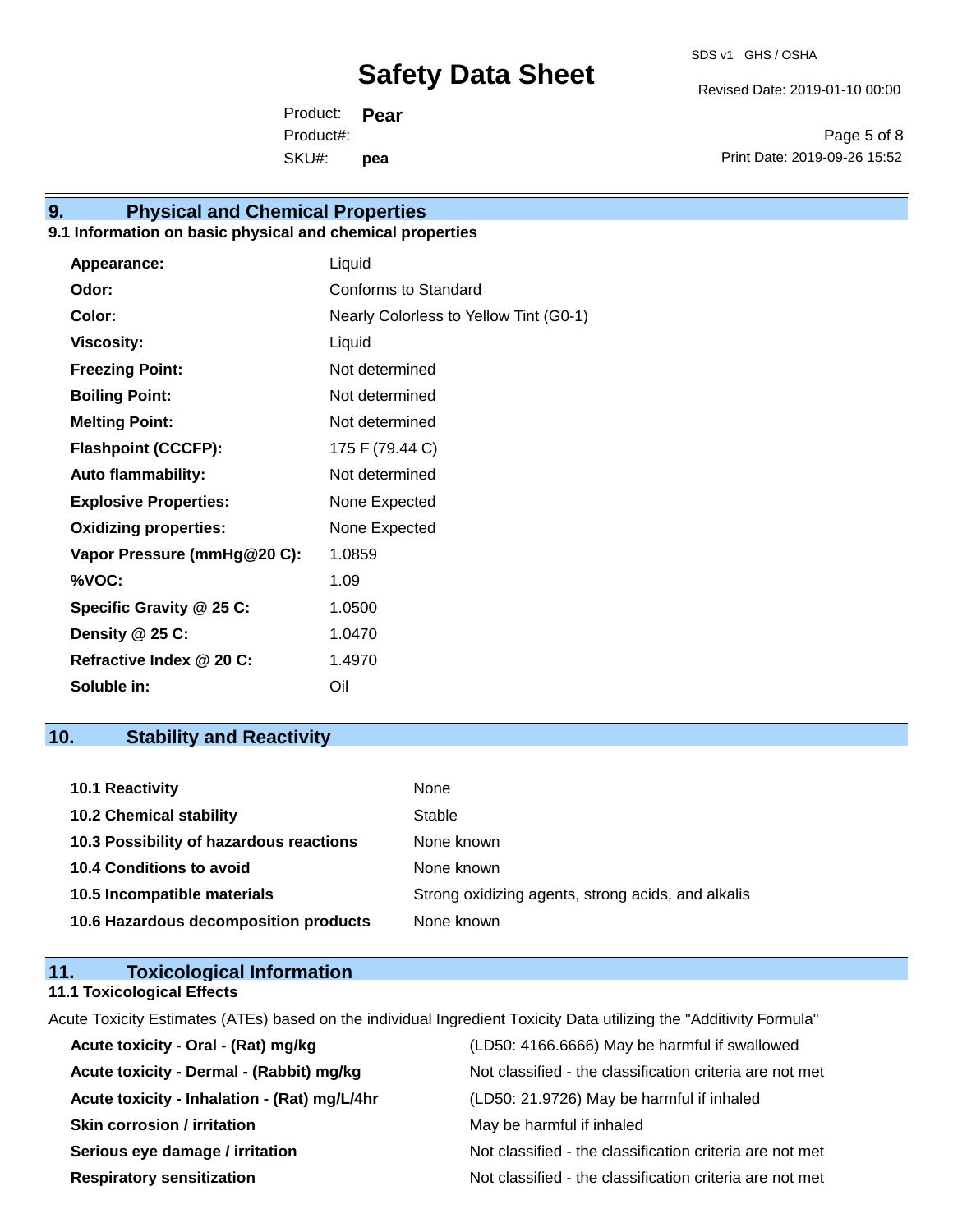SDS v1 GHS / OSHA

Revised Date: 2019-01-10 00:00

Product: **Pear** SKU#: Product#: **pea**

Page 6 of 8 Print Date: 2019-09-26 15:52

| <b>Skin sensitization</b>                          | May cause an allergic skin reaction                      |
|----------------------------------------------------|----------------------------------------------------------|
| <b>Germ cell mutagenicity</b>                      | Not classified - the classification criteria are not met |
| Carcinogenicity                                    | Not classified - the classification criteria are not met |
| <b>Reproductive toxicity</b>                       | Not classified - the classification criteria are not met |
| Specific target organ toxicity - single exposure   | Not classified - the classification criteria are not met |
| Specific target organ toxicity - repeated exposure | Not classified - the classification criteria are not met |
| <b>Aspiration hazard</b>                           | Not classified - the classification criteria are not met |

| <b>12.1 Toxicity</b>               |                                                          |
|------------------------------------|----------------------------------------------------------|
| <b>Acute acquatic toxicity</b>     | Not classified - the classification criteria are not met |
| <b>Chronic acquatic toxicity</b>   | Toxic to aquatic life with long lasting effects          |
| <b>Toxicity Data on soil</b>       | no data available                                        |
| <b>Toxicity on other organisms</b> | no data available                                        |
| 12.2 Persistence and degradability | no data available                                        |
| 12.3 Bioaccumulative potential     | no data available                                        |
| 12.4 Mobility in soil              | no data available                                        |
| 12.5 Other adverse effects         | no data available                                        |

# **13. Disposal Conditions**

**12. Ecological Information** 

## **13.1 Waste treatment methods**

Do not allow product to reach sewage systems. Dispose of in accordance with all local and national regulations. Send to a licensed waste management company.The product should not be allowed to enter drains, water courses or the soil. Do not contaminate ponds, waterways or ditches with chemical or used container.

# **14. Transport Information**

| <b>Marine Pollutant</b>                                       | Yes. Ingredient of greatest environmental impact:<br>5989-27-5 : (1 - 2 %) : Limonene |              |                                     |                 |        |
|---------------------------------------------------------------|---------------------------------------------------------------------------------------|--------------|-------------------------------------|-----------------|--------|
| <b>Regulator</b>                                              |                                                                                       | <b>Class</b> | <b>Pack Group</b>                   | <b>Sub Risk</b> | UN-nr. |
| U.S. DOT (Non-Bulk)                                           |                                                                                       |              | Not Regulated - Not Dangerous Goods |                 |        |
| <b>Chemicals NOI</b>                                          |                                                                                       |              |                                     |                 |        |
| <b>ADR/RID (International Road/Rail)</b>                      |                                                                                       |              |                                     |                 |        |
| <b>Environmentally Hazardous</b><br>Substance, Liquid, n.o.s. |                                                                                       | 9            | Ш                                   |                 | UN3082 |
| <b>IATA (Air Cargo)</b>                                       |                                                                                       |              |                                     |                 |        |
| <b>Environmentally Hazardous</b><br>Substance, Liquid, n.o.s. |                                                                                       | 9            | Ш                                   |                 | UN3082 |
| IMDG (Sea)                                                    |                                                                                       |              |                                     |                 |        |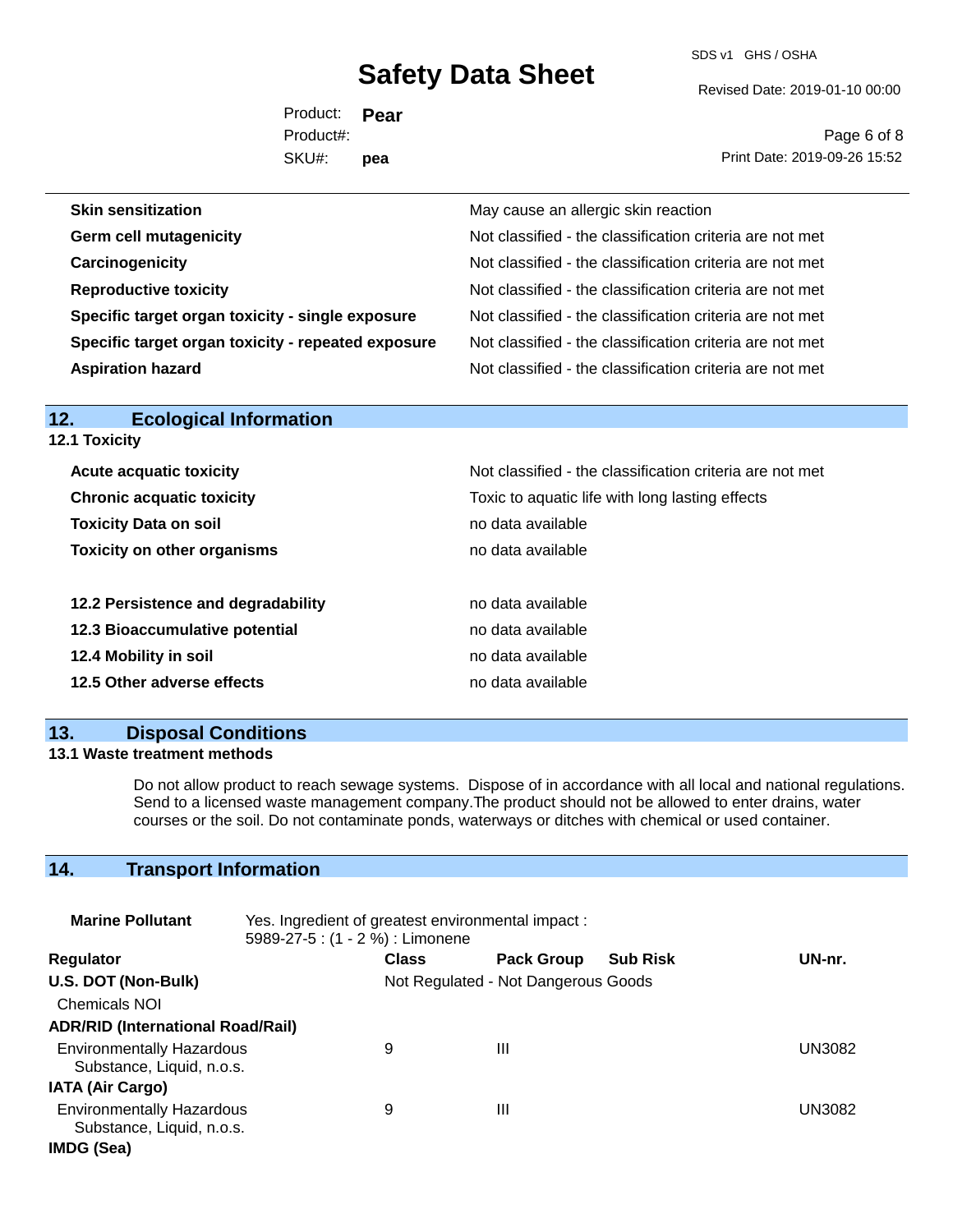SDS v1 GHS / OSHA

|                                                               |           |      |                                                              | Revised Date: 2019-01-10 00:00 |
|---------------------------------------------------------------|-----------|------|--------------------------------------------------------------|--------------------------------|
|                                                               | Product:  | Pear |                                                              |                                |
|                                                               | Product#: |      |                                                              | Page 7 of 8                    |
|                                                               | SKU#:     | pea  |                                                              | Print Date: 2019-09-26 15:52   |
| <b>Environmentally Hazardous</b><br>Substance, Liquid, n.o.s. |           | 9    | $\mathbf{III}$                                               | <b>UN3082</b>                  |
| 15.<br><b>Regulatory Information</b>                          |           |      |                                                              |                                |
| <b>U.S. Federal Regulations</b>                               |           |      |                                                              |                                |
| <b>TSCA (Toxic Substance Control Act)</b>                     |           |      | All components of the substance/mixture are listed or exempt |                                |
| 40 CFR(EPCRA, SARA, CERCLA and CAA)                           |           |      | This product contains the following components:              |                                |
| 84-66-2<br>$201 - 550 - 6$ 40 - 50 %                          |           |      | Diethyl phthalate                                            |                                |
| <b>U.S. State Regulations</b>                                 |           |      |                                                              |                                |
| <b>California Proposition 65 Warning</b>                      |           |      | No Warning required                                          |                                |
| <b>Canadian Regulations</b>                                   |           |      |                                                              |                                |
| <b>DSL</b>                                                    |           |      | 100.00% of the components are listed or exempt.              |                                |

## **16. Other Information**

### **GHS H-Statements referred to under section 3 and not listed in section 2**

| H226 : Flammable liquid and vapour                          | H302: Harmful if swallowed                               |
|-------------------------------------------------------------|----------------------------------------------------------|
| H304 : May be fatal if swallowed and enters airways         | H312 : Harmful in contact with skin                      |
| H313 : May be harmful in contact with skin                  | H315 : Causes skin irritation                            |
| H317 : May cause an allergic skin reaction                  | H332 : Harmful if inhaled                                |
| H361 : Suspected of damaging fertility or the unborn child  | H400 : Very Toxic to aquatic life                        |
| H401 : Toxic to aquatic life                                | H402 : Harmful to aquatic life                           |
| H410 : Very toxic to aquatic life with long lasting effects | H412 : Harmful to aquatic life with long lasting effects |
|                                                             |                                                          |
| <b>Total Fractional Values</b>                              |                                                          |
| (TFV) Risk                                                  | (TFV) Risk                                               |
| (227.56) Acute Toxicity Inhalation, Category 5              | (28.95) Aquatic Chronic Toxicity, Category 3             |
| (6.69) Skin Corrosion/Irritation, Category 3                | (5.25) Sensitization, Skin, Category 1                   |
| (2.83) Aquatic Chronic Toxicity, Category 2                 | (2.00) Sensitization, Skin, Category 1B                  |
| (1.86) Aquatic Chronic Toxicity, Category 4                 | (1.20) Acute Toxicity Oral, Category 5                   |

#### Remarks

This safety data sheet is based on the properties of the material known to Wellington Fragrance at the time the data sheet was issued. The safety data sheet is intended to provide information for a health and safety assessment of the material and the circumstances, under which it is packaged, stored or applied in the workplace. For such a safety assessment Wellington Fragrance holds no responsibility. This document is not intended for quality assurance purposes.